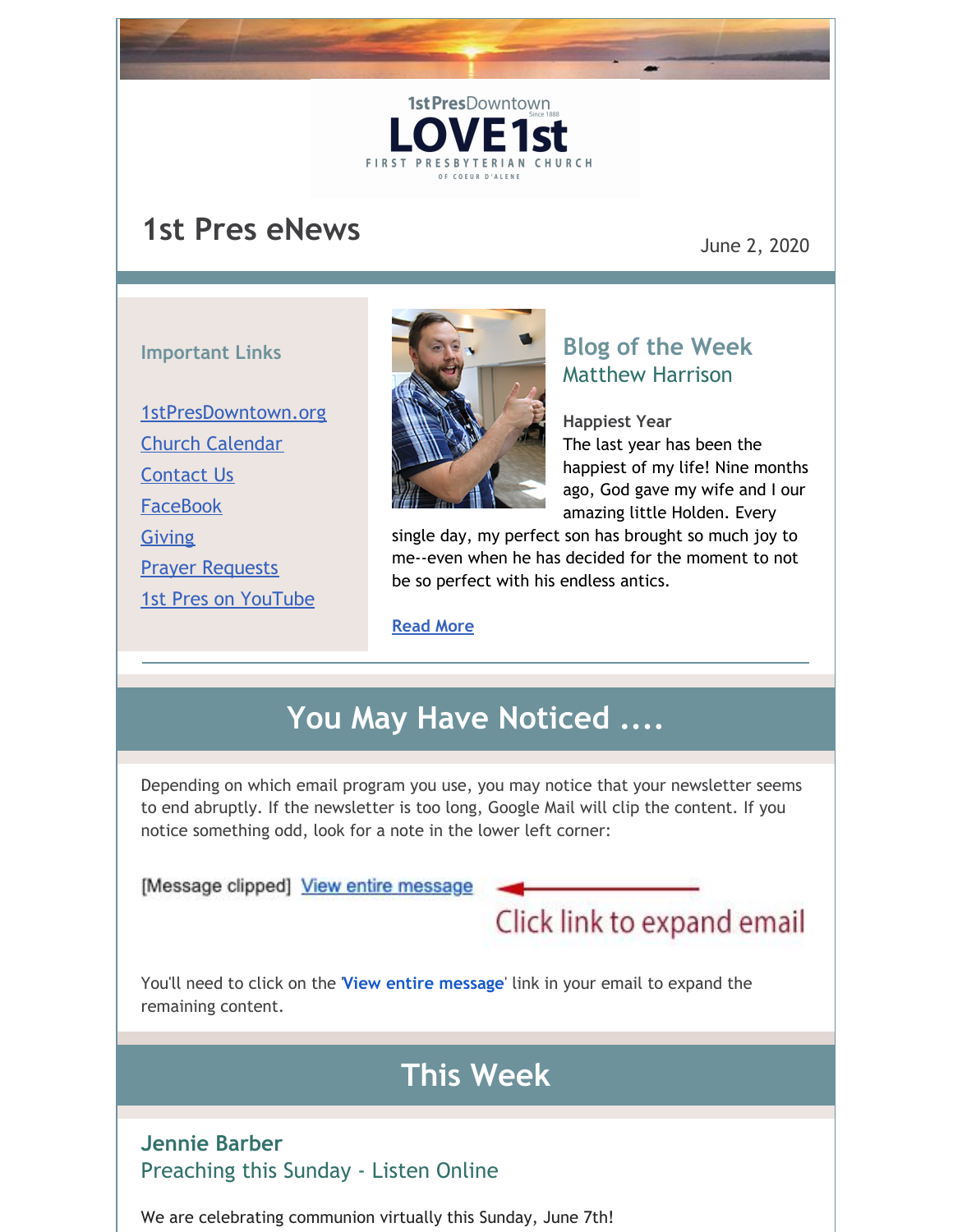Please gather your communion elements, bread and juice, and join us as we partake in holy communion together.





**We Need Your Help!**

**Serving Ecumenical Kitchen June 4** 1st Pres is hosting lunch for our guests this week, June 4th. We will be serving sack lunches distributed from the west side of the the church (gravel lot side). Please call or **[email](mailto:bevrasor@frontier.com) Bev Rasor** for details.



**Blessing of the Bikes Tentatively Re-scheduled**

The Community

Outreach Committee is working diligently to re-schedule Blessing of the Bikes. The new and **VERY** tentative date is **June 28**. Keep checking back for confirmation.

### **Congratulation Graduates!**

We recognized our 2020 graduates on May 31 during our 9 am live-streamed



service. Each will receive this beautiful, embossed notebook. Please contact the office to arrange a time to pick-up your



**Remember the Spirit at Work**

Come by the lawn by the church office by Thursday and grab a pinwheel. Put it somewhere gentle breezes or blustery winds will turn it. Watch it spin and remember the Spirit is moving, even in a world that looks very different from 3 months ago. Bring it inside and use your own breath to spin it. Remember the Spirit is as close to you as your breath. The Spirit dwells in you and gives you power to declare God's love and dream in the ways of God's kingdom.

### **Sunday's Service**

Watch Again or For The 1st TIme!

Our praise team, joined by Pastor Jennie, celebrated in the sanctuary on May 31st. It was good to be back almost!

In addition to Ray and our other musicians, we welcomed our new Music Director, Kent Kimball. The rest of the technical team (Connor, Charlie &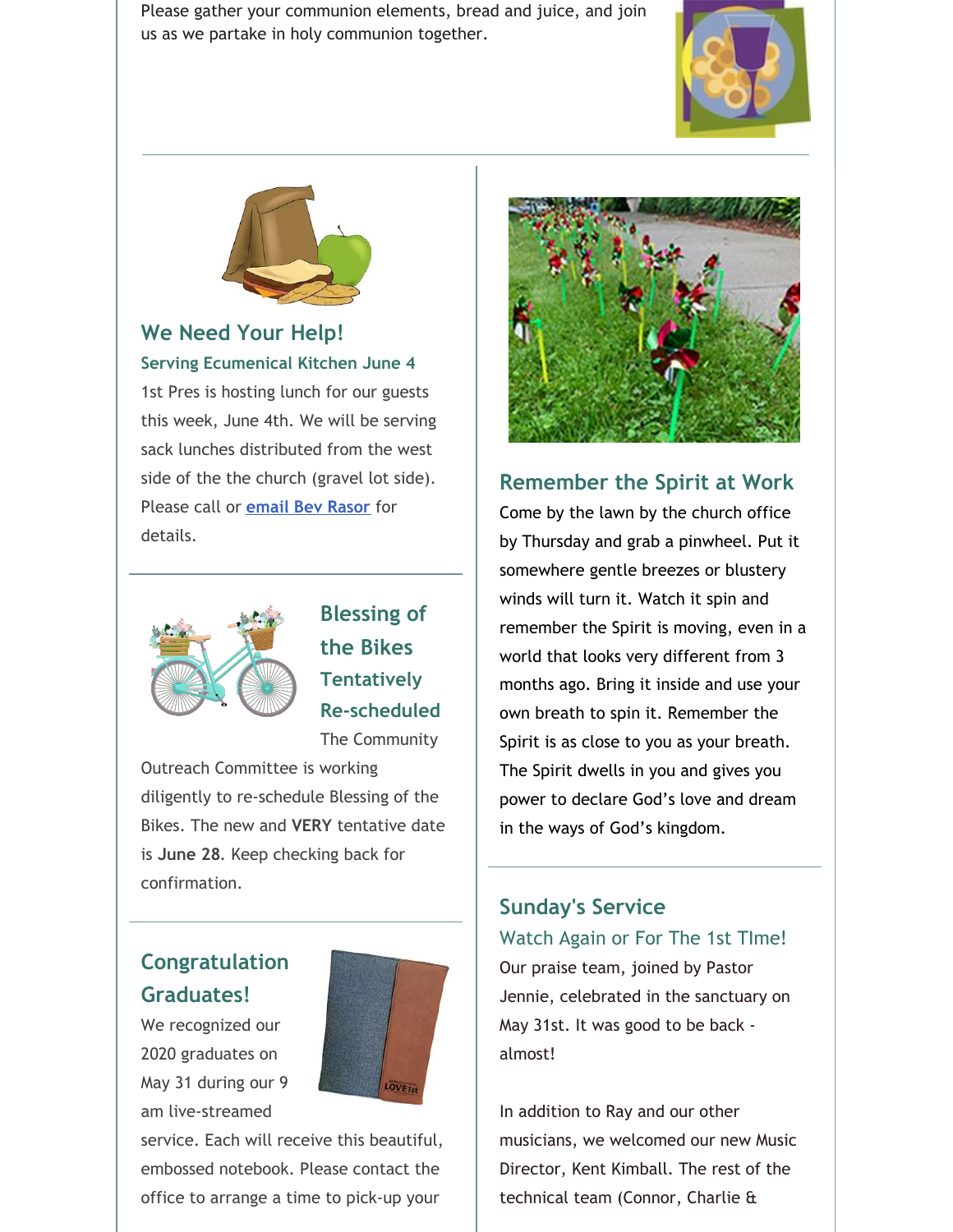gift! Congratulations! We are so proud.



### **Meeting Remotely 1 More Sunday**

We live-streaming services from the sanctuary this Sunday, with only worship leaders and needed staff in the sanctuary. Be sure to tune into our YouTube channel on Sundays at 9:00 am for church.

Victoria) were in attendance as they brought you our beautiful service.

We will continue to worship remotely one more week. We'll provide information about in-sanctuary worship next week.

**Watch this service or any of our past services on our [YouTube](https://www.youtube.com/channel/UCCfruZriuZfS2hVar79nXbQ) Channel**

## **Church News**

### **Visiting the Church Office**

It's important to remember we're limiting visits to the office. As we slowly move toward our new normal, the office staff will continue to mainly work from home. If you need to stop by the church, please call the office to schedule an appointment so we can make sure whomever you need to visit is available.

#### **Task Force Recommendations**

- Any groups of people meeting within the church will follow the recommendations set forth by the CDC and local health professionals, to help protect our community.
- Continue streaming services through June 7th. The Task Force will present to Session a detailed plan for the possibility of in person services to resume at the church on June 14th.
- Ministry groups of 10 or less, may

## **CDAIDE How You Can**



# **Help**

Our partners at CDAIDE have let us know they need ongoing help in specific areas. They have not reached out during the crisis, but the needs are greater than ever right now!

**Care Partners** - businesses that will donate/discount services (dentists, doctors, car repair shops, daycare, etc.)

**Legal Advisor** - attorney willing to donate a few hours/month

**Technical Advisor** - help with website and online care referral updates and problems.

Please email [serving@cdaide.org](mailto:serving@cdaide.org) if you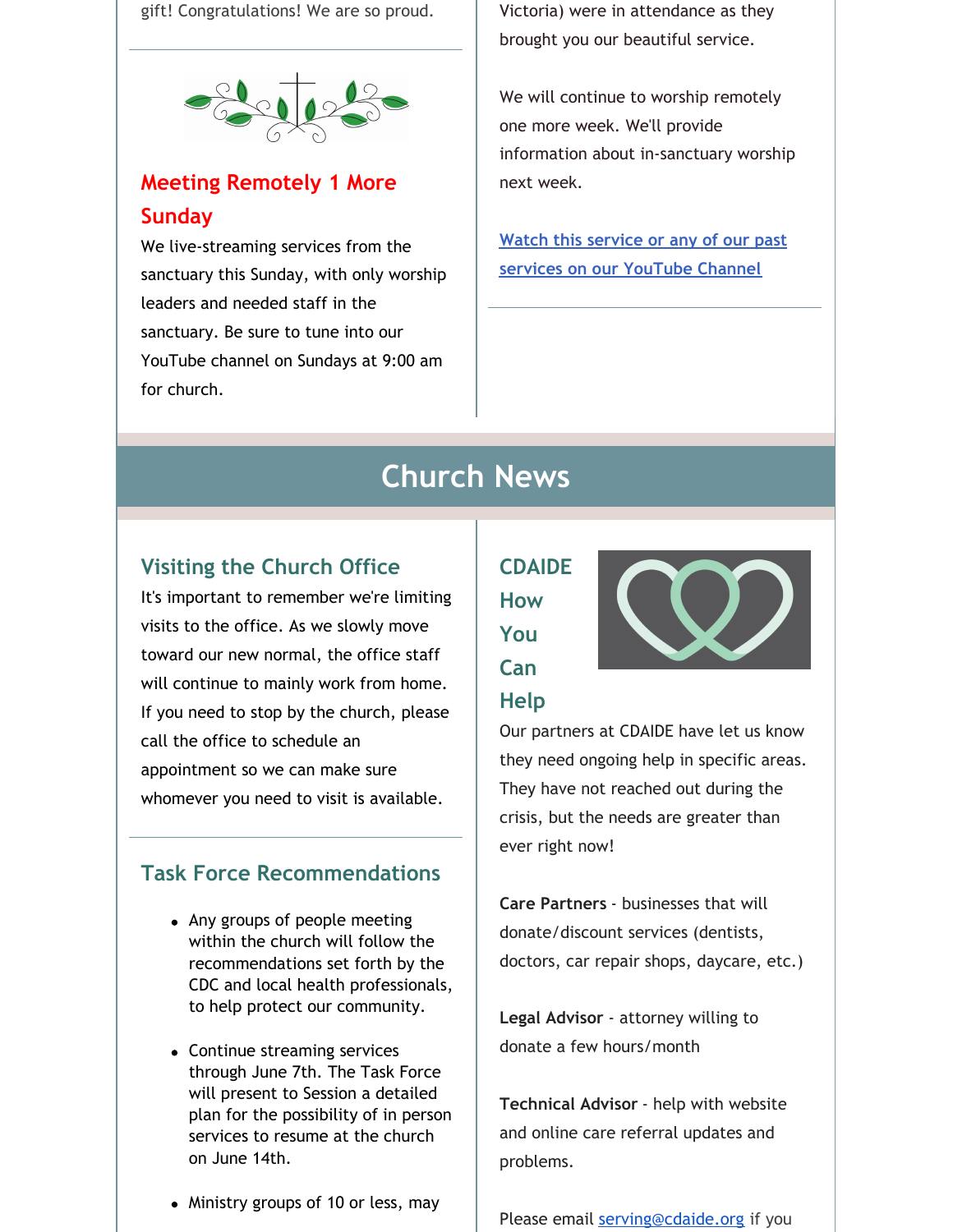meet within the church building, maintaining social distancing and wearing masks is highly recommended. Groups will schedule with the church administrator who will monitor facility capacity and ensure sanitation can be completed between groups.

Clear communication encouraging people who, within the last 2 weeks, have felt ill or experienced any COVID-19 symptoms or had contact with any person who tested positive for COVID-19, to please stay home. Friendly reminders of good health practices: wash your hands.

The document, finalized on May 26, is available **here for [viewing](http://www.1stpresdowntown.org/covid-19-task-force-recommendations-5_26_20/).**

can help or forward to someone you think might be interested in helping.



## **Pastor Sumey's Summer Reading List**

Craig is reading

during the first part of his Sabbatical. A lot! If you want to read along, he's put together a list of books and articles for you (don't worry, it's much, much shorter than his) so you can read and think alongside Craig. **[Download](https://files.constantcontact.com/1d935adc001/1abf8692-150f-4ac3-9390-c817944dc3ce.pdf) the reading list.**

## In Memoriam

### **May 2020**

1st Pres member, **Laurie Lyons**, passed into eternal life Sunday, May 10. Laurie was a bookkeeper for 1st Pres and a member of the choir and bell choir. Prayers of comfort for the family during this difficult time.

**Duane Stensrud**, a member of our 1st Pres family, peacefully entered eternal life on May 27th. Prayers of comfort and peace to Cheryl, family and friends of Duane's.

## **Youth Update**

## **Notes from Steve Director of Youth Ministries**

"Salt is good, but if the salt has lost its saltiness, how will you make it salty again? Have salt in yourselves, and be at peace with one another."



*- Mark 9:50*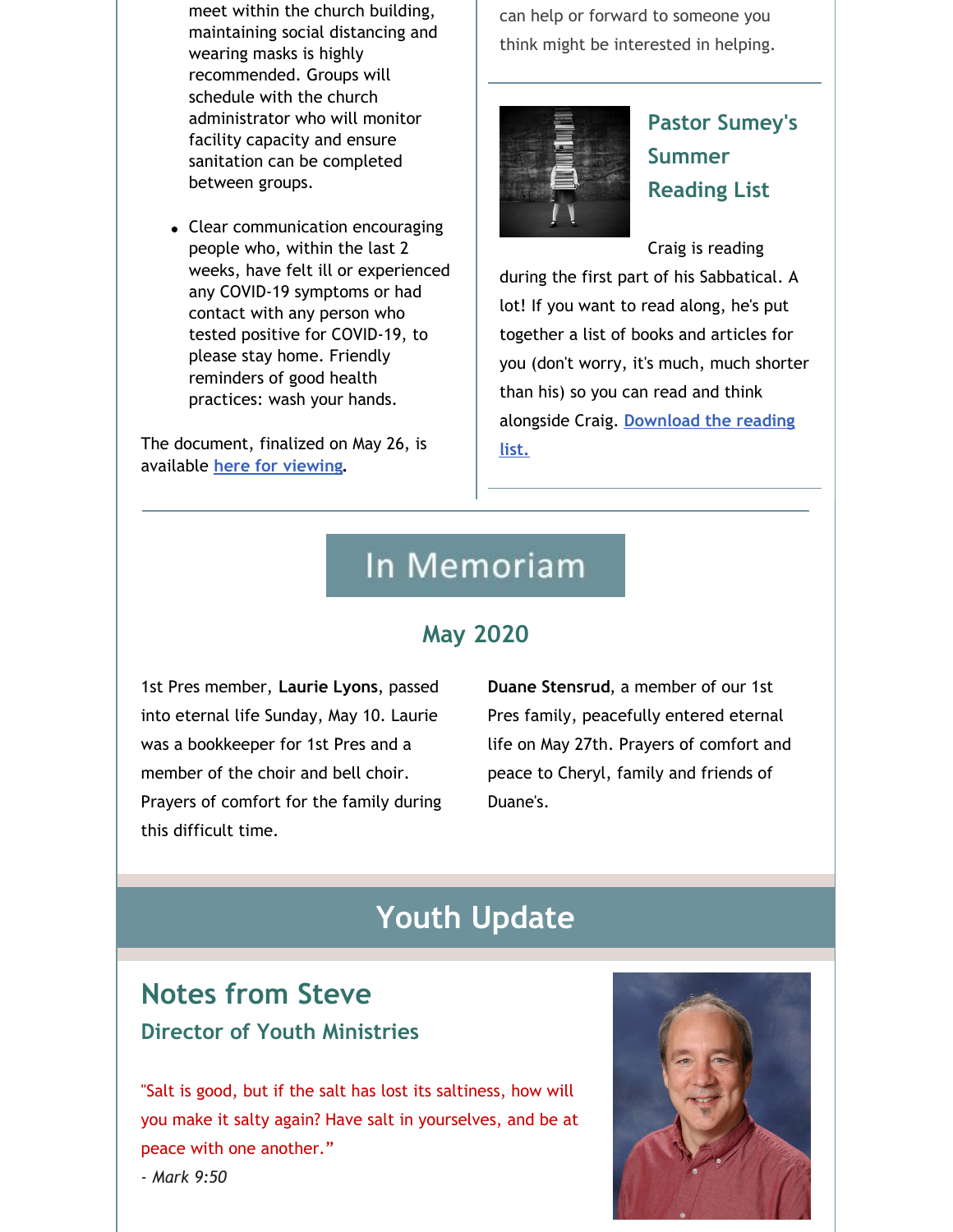I hope you are all doing well - despite all the turmoil the world is going through! I am so excited about our camping trip, because I think it will be so refreshing to get away from it all, and focus on what is important in our lives. If you haven't signed up yet there is still a little space, but we need to know asap for food purchases. If you can't come on the camping trip then be assured we are working hard on planning a great summer experience for everyone.

Love, Peace & Joy! *Steve*

#### **Tomorrow**

### **Camping Trip Meeting**

#### **Wednesday @ 6pm**

We will meet briefly on Wednesday before youth group at the church to discuss the camping trip. Attendance is not mandatory, this is informational only. If you have not yet received a release form from me and you are going on the camping trip, please let me know asap.

### **Youth Group - NO DINNER**

#### **Wednesday @ 6:30pm**

We will be meeting at the church at 6:30 Wednesday evening to hang out, play games, learn about our wonderful savior and we will rejoice! This is for everyone. We will be done at 8 pm. Please bring a jacket!

### **Schedule**

#### **Sunday, June 7**

This is the first Sunday of the month so it is family worship week. All youth are encouraged to watch church with their parents.

#### **Wednesdays, 6:30-8 pm**

June 3 - All together at the church June 10 - Camping trip, no youth group at the church June 17 - All together at the church June 24 - Youth Video game night - 6pm -8 pm everybody - 8-9 pm high school only

#### **Send-Off Sunday**

Mark your calendars for Sunday, Aug 9. Our high-school graduates will be delivering the message that day. And



### **Free At Last the Camping**

**Trip**



### **Registration Extended**

We have had enough registrations to make the trip practical. Thank you to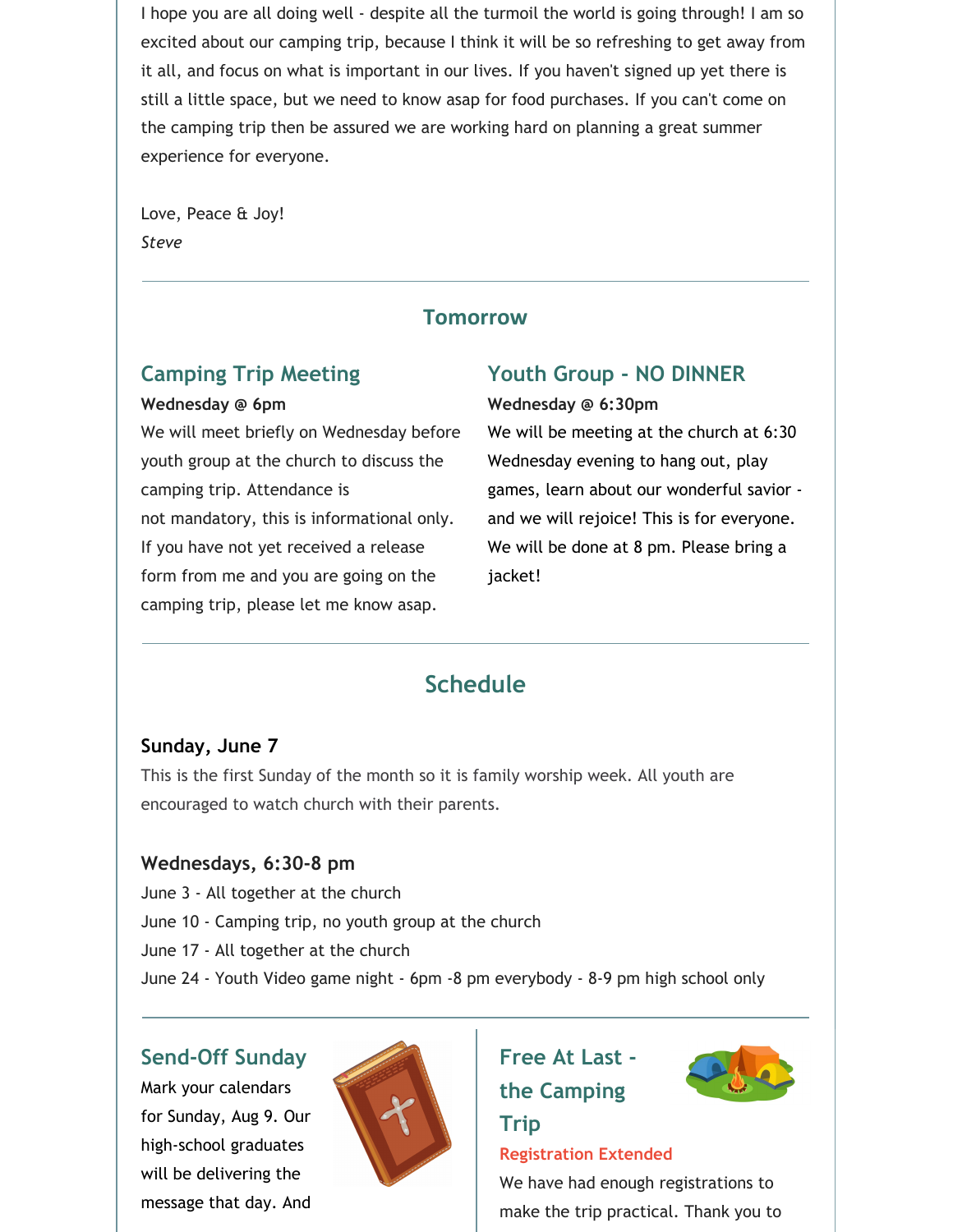as their church family, we will be sending them off into the world with our love, prayers, and gifts in the form of a Life-Survival basket for each of them. We will be getting each of them a basket and a beautiful life-time Bible that you will have the opportunity to sign or add to it a word of encouragement, and you are welcome to put anything else in their baskets you'd like.

everyone who registered by the deadline and made this possible. We can now leave registration open for a little bit longer - space permitting.

**Where:** Priest Lake, Lionhead campground, group site

**When:** June 8 - June 11 (assuming we are opened back up by then)

**Cost:** \$50/child (with discounts for siblings and scholarships available)

**Registration: Link [Here](https://1stpres.churchcenter.com/registrations/events/419932)**

### **Digging Deeper - for high schoolers!**

Is your child interested in learning more about God - in a more focused and mature manner? Youth group is a lot of fun, and there are a variety of interest levels amongst the kids. I want to create an avenue for any who want to really get into the things of God at a higher level. This would be an at-your-own-pace mentored study for those who want to take this step in their Christian growth. Let me know if you think this is your child.

*As always, I am available with any questions, concerns or prayer requests!*

Steve [steve@1stpresdowntown.org](mailto:steve@1stpresdowntown.org) or 208.816.8122

## **Children's Ministry**

Hello Families,

A few families have requested we change the dates for our "I Am His Masterpiece" art camp to coincide with the normally scheduled VBS dates. Unfortunately, July 27-31 is the only week available to us. I wish we could accommodate everyone, and rest assured that we will miss having all of our 1st Pres



kiddos attend, but this pandemic has disrupted everything and everyone. We just pray that next summer we return to normalcy. Thanks for your understanding.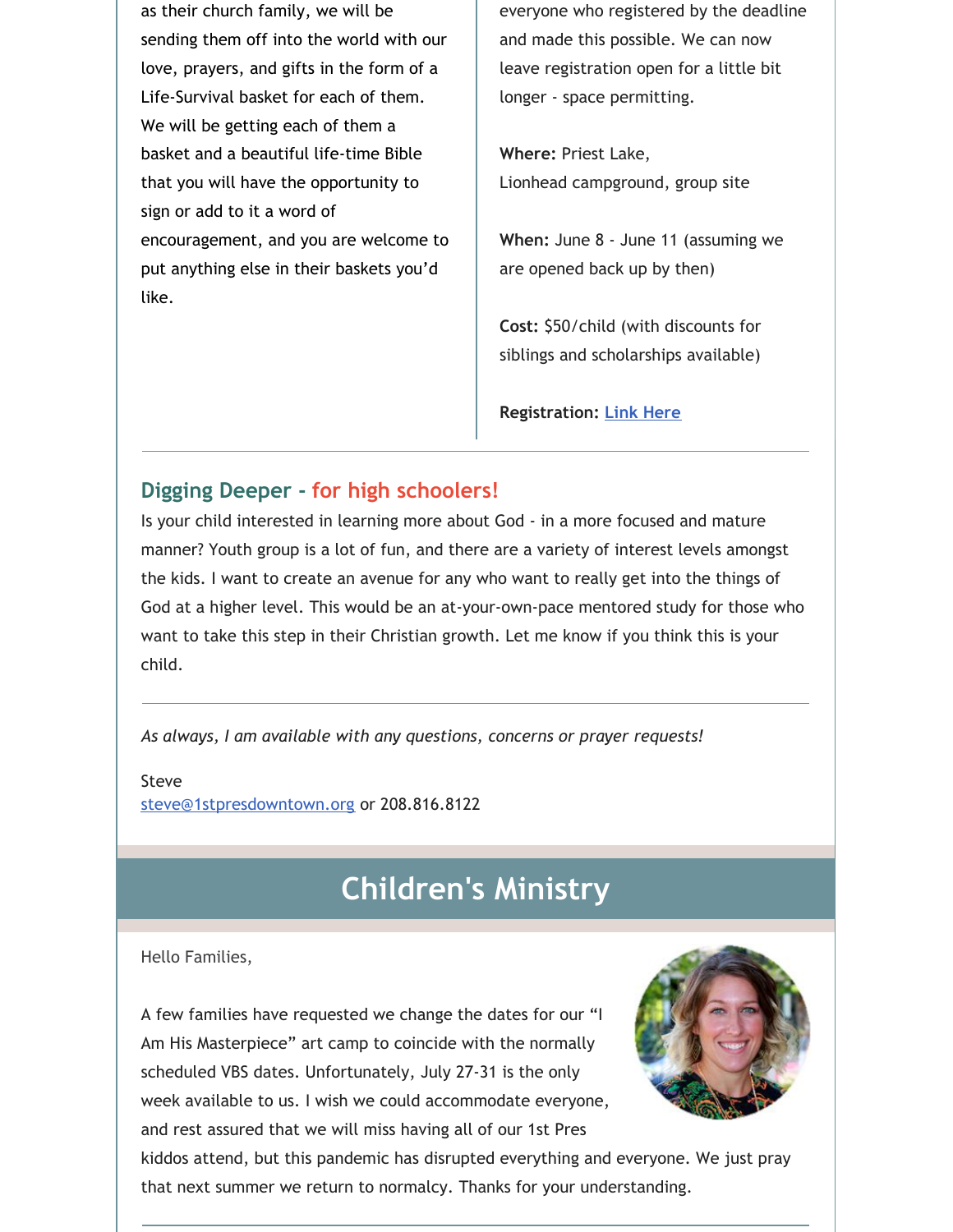#### **Summer Kick off BBQ, Yard Games, and Volunteer Appreciation June 20th, 4:00 pm**



We are excited to get the summer started with our second annual "Summer Kick-Off BBQ." This year we have a yard game

championship in the works. There is even a trophy at stake. Families, youth, and anyone who volunteers with children or youth are invited to attend the BBQ.

The event will be held at my home in Post Falls. We will spend our time outdoors and ask that everyone remains socially distanced. Bring your lawn chairs and a snack to share. Sign up for the event here so we know how much food to prepare:

#### **[Summer](https://docs.google.com/spreadsheets/d/1OyqFOADt1Vpmx36o9iE64S0n3C3uG-37V0mgoMeFwTs/edit?usp=sharing) BBQ Kick Off Sign-Up**

### **"I Am HIS Masterpiece" Art-themed Day Camp We are 1/3 full - sign up soon!**

This year our day camp will be art themed. We are partnering with Hands to Art to create five amazing masterpieces including a mosaic, two pottery projects, painting, and batik. Throughout the week we will be exploring what it means to be God's masterpiece and how we can all live that out in our daily lives.

#### **Dates and Schedule**

**Date**: July 27th through July 31st **Time**: 9:30am - 4:30pm **Who**: 1st graders through current 5th graders **Limit\***: 25 (including volunteers) **Cost\*\***: \$100 (does NOT include lunch) **Bring**: Sack lunch

We will begin the day at Hands to Art pottery studio where the campers will complete a different art projects each day.

Following that, we will head back to the church for a lesson and a sack-lunch. The afternoons will be filled with fun adventures like hiking and trips to the beach. We will invite families to join us for an adventure in the Silver Valley on Wednesday to explore the Crystal Gold Mines and Pulaski Tunnel Trail.

\*Attendances is limited to ensure the safety of the volunteers and the campers. We will be adhering to state and CDC guidelines.

\*\*Scholarships are available, please email [Carley@1stpresdowntown.org](mailto:Carley@1stpresdowntown.org) for information.

#### **[Register](https://1stpres.churchcenter.com/registrations/events/429465) Now**

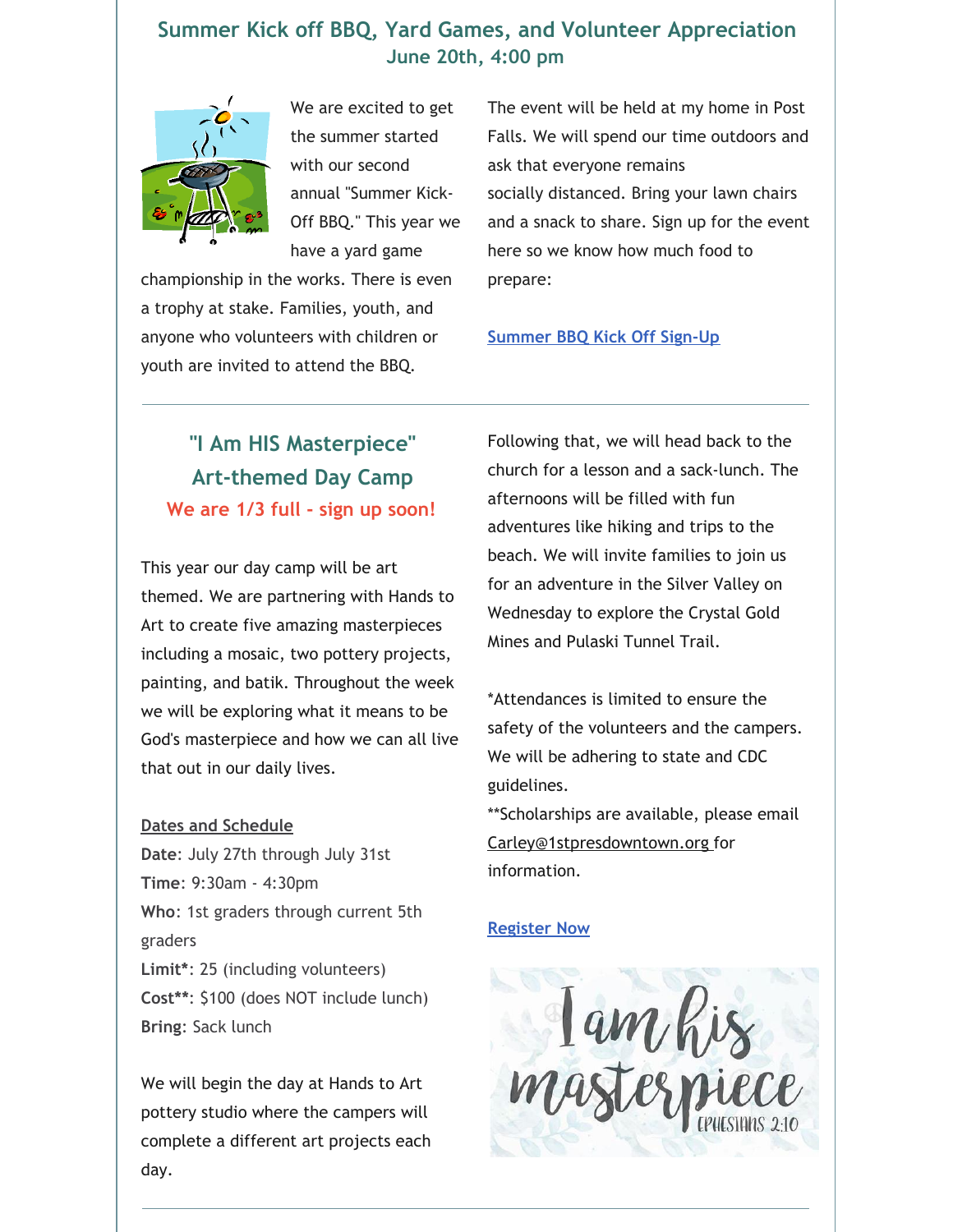

### **LutherHaven Update**

Last week we shared the news that

Lutherhaven is canceling their traditional summer camps. We are actively working with Lutherhaven to find a way for our families to still enjoy a summer camp experience. We are coming up with some great solutions. Please continue to save August 3rd through August 7th for an event at Lutherhaven. Even if your child was not previously signed up, we will

likely have plenty of room for them to join in on the fun! As we have more details we will be sure to update you.

Kindercamp is currently open for registration, we already have a few families attending, this is a great way to introduce kiddos to the summer camp experience with you right by their side to enjoy every moment! [https://www.lutherhaven.com/event/kin](https://www.lutherhaven.com/event/kindercamp-at-lutherhaven/)

dercamp-at-lutherhaven/

### **Parents and Pottery for Preschool through 1st-Graders**

Parents, Grandparents, Aunts, and Uncles (basically any adult) are invited to bring their special preschoolers through 1st-graders for pottery painting at **[Hands](https://www.handstoart.com/) to Art**followed by storytime and picnic in the park (location TBD).



**Date**: Friday, June 12th **Time**: 9:00 am **Cost**: \$20 to cover the cost of supplies

We will meet at Hands to Art to paint adorable cross-shaped boxes with lids (littles always love places to hide their "treasures"!). Following the pottery painting, we will meet at the park for a storytime and picnic lunch (location TBD). We ask that you bring your own sack lunch. There are a limited number of spots to ensure that social distancing protocols can be upheld.

Hands to Art is taking extra precautions to comply with the CDC and State of Idaho recommendations by:

- Disinfecting and regular cleaning of all surfaces
- Soap and sanitizer will be readily available and used by staff
- Staff will be wearing protective masks
- Requiring social distancing

Registration is now closed. Please contact Carley if you have questions.

### **Zoom Connect and Learn**

#### **6/10 meeting are cancelled due to the youth camping trip**.

The Zoom meetings have been so fun! Is this something you would like to see continued after we are gathering together again on June 14th? Please let me know if your child would like them to continue through the summer.

#### **Preschool - 1st Grade**

#### **2nd through 5th-grade Challenge:**

This week we are learning about the

This week we are learning about the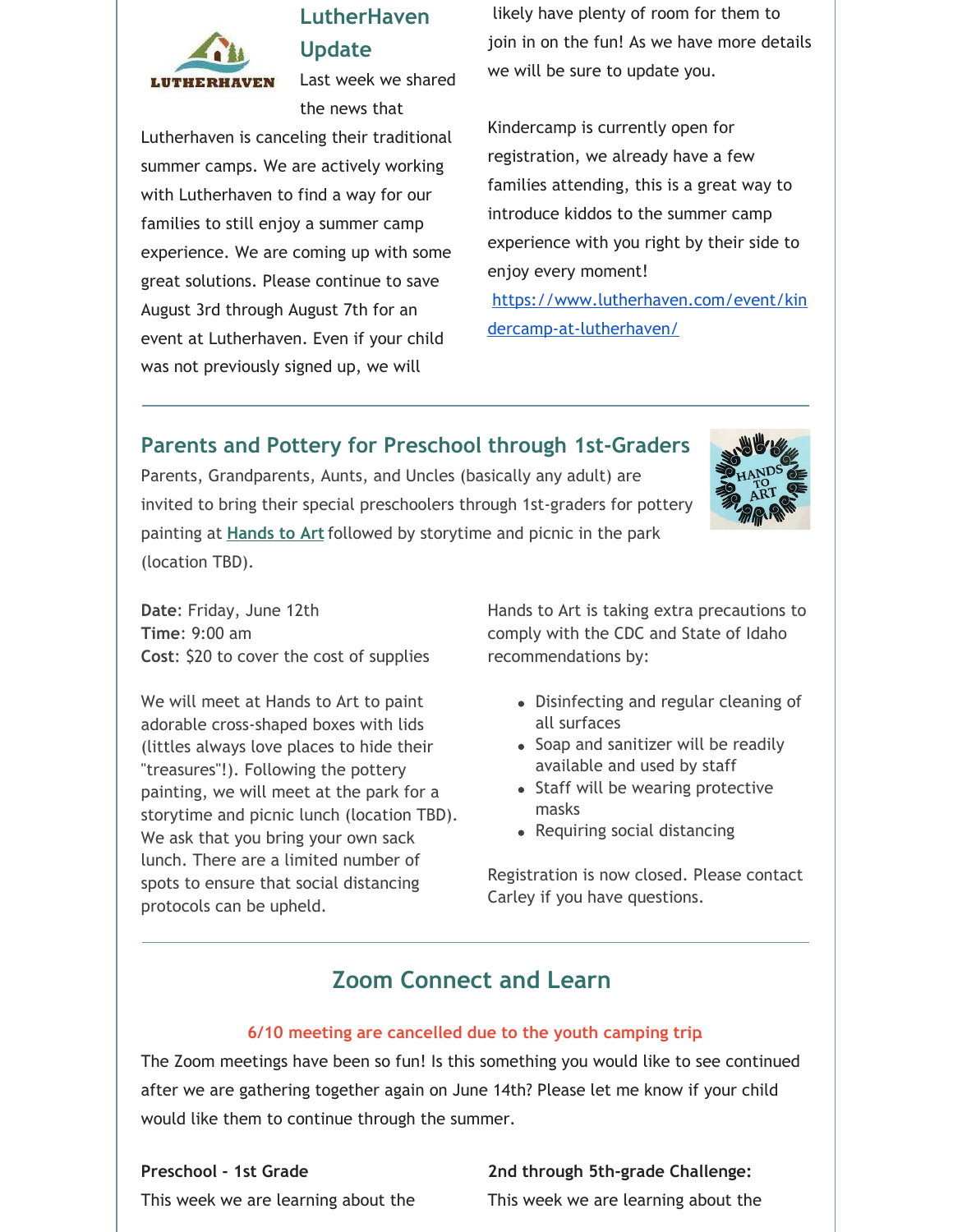Armor of God. Last week we asked the kids to dress up as their favorite superhero OR to share who their favorite superhero is on our Zoom meeting.

Armor of God, challenge your child to dress up as their favorite superhero as we learn that God gives us our own superhero costume along with superpowers!

**Time**: June 3, 2020 01:30 PM

Join Zoom Meeting: **Link [Here](https://zoom.us/j/95885943965?pwd=L0R0UVFHOUZLQTlnMlJ4dVZRQ3NnQT09)** Meeting ID: 958 8594 3965 Password: 6V4RGa

**Time**: June 3, 2020 02:00 PM

Join Zoom Meeting: **Link [Here](https://zoom.us/j/93104141571?pwd=cHRZVS9sMmtickNXSTBjMVJhbEk2Zz09)** Meeting ID: 931 0414 1571 Password: 6V4RGa

#### **5th Grade Transition**

Incoming 6th-graders are invited to join the middle schoolers tomorrow night for youth group. 6:30 pm at the church, snacks will be provided. **Wednesday June 10th, youth group will be canceled due to the camping trip.** The incoming middle schoolers are invited to attend youth group and youth activities going forward.

**June 3, 6:30 pm**

#### **Save the Date**

- Every Wednesday for all ages: Zoom Meetings
- Incoming middle schoolers: Youth Group **June 3, 6:30 pm.**
- Youth Camping Trip (incoming middle schoolers and family)**June 8th - June 11th**
- Mommy, Daddy, Grandma, Grandpa, Auntie, Uncle (any adult), and me Pottery Painting for preschoolers through 1st grader. Followed by storytime and a picnic. **June 12th, 9:00 am -12:00 pm**.
- Summer Kick off BBQ, Yard Games, and Volunteer Appreciation. **June 20th, 4:00 pm**
- Blessing of the Bikes tentatively rescheduled for June 28 (watch for updates)
- I Am HIS Masterpiece Art Day-Camp. **July 27th - July 31st 9:30 am-4:30 pm**. Details and registration to come next week.

Stay well

Carley

[Carley@1stpresdowntown.org](mailto:Carley@1stpresdowntown.org) or 208-215-5337

## **Groups & Gatherings**

**Ministry Groups can now meet at the church!**

**Staying In Touch**

Remember that phone